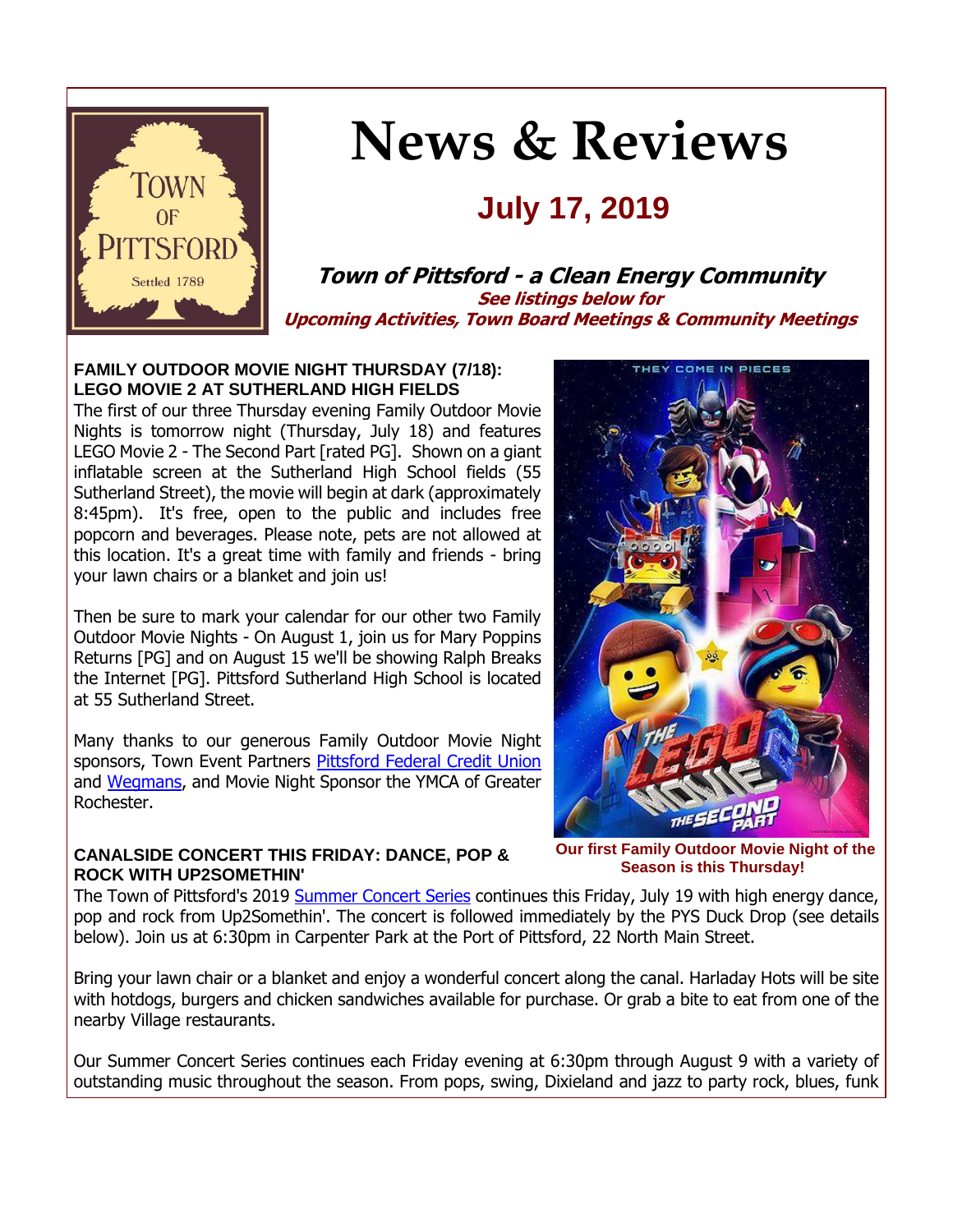and soul - plus a Beatles tribute! - it's a perfect way to start your weekend. See a complete schedule on our [Summer Concert Series Event page](http://r20.rs6.net/tn.jsp?f=001FzBtVmhWFRTGpRoPogF4hpVNE6fiST77Wh-8TjJCqrysiddaF9Xxb9DxGYRYDACR21PzUnjntvX9VtmiF7DjqrF7Q_z3azMWEcczUZwh9TKH9ihhy-AlVzODY_z6WjM-M53qtD1L1ogeiiQ9wzkaoyEgtqESCUAOD0ApOVLOF3H4OTI3fNd1_NZi_xSIa2IiHBMChqGeTqHFqJUAQl6UYpXf7ltYsVPw8H8kCJU0IlTrfcIMkH5zmwoGls77t65ukzujcWprgVtDQ1znqxVL8iwn8fV5J3gyvUXx5ZUAEASpjvovUWoo75L5FbH9mx2_&c=f6doUN7CL5P8sS6b4MquVnZdJSpUgqyWz_IYusDOdvtcP7OIhoE-6A==&ch=aPRzLQFy8Q0ELC0uZaR2e5WhwBxGwoF6-A7zKIAvADUnP_pYAjW3Qg==) on the Town website.



#### **PYS DUCK DROP IS THIS FRIDAY, 7/19 | TICKETS STILL ON SALE**

Pittsford Youth Services' Duck Drop Derby is this Friday, July 19 - but don't worry, duck racing tickets are still on sale! The 21st Annual **rubber duck race** on the canal will be held **at 7:30pm** in Carpenter Park at the Port of Pittsford, immediately following the Pittsford Town concert featuring Up2Somethin', which begins at 6:30pm (see details above). Funds raised from the Duck Drop Derby go directly toward providing vital professional, confidential and affordable social work and counseling services to youth and their families in our community. This year's Masters of Ceremonies will be local comedian Todd Youngman and Norma Holland Mann, Morning Anchor and Reporter on Good Day Rochester on 13 WHAM and Fox Rochester.

**Admission to the concert and Duck Drop is free and** 

**open to the public but if you want a duck to race, you have to buy a ticket!** Buy your tickets online now and take advantage of the special "family of four" for \$20, or you can buy a "flock" of 12 for \$50. Individual tickets are \$6 each. The first 3 ducks to cross the finish line win cash prizes of \$1000, \$500 and \$250! In addition, there will be raffle and silent auction opportunities for some special prizes!

**Tickets for the Duck Drop are being sold at various locations around town**, including at the Pittsford Dairy and along Schoen Place near Aladdin's. **You can purchase your tickets online** at [www.pittsfordyouthservices.org](http://r20.rs6.net/tn.jsp?f=001FzBtVmhWFRTGpRoPogF4hpVNE6fiST77Wh-8TjJCqrysiddaF9Xxb-X3tD2s-3YeocbcU_DpsZ2O10iDqzDYy4IciOlSjWVrS4mNPoqeB8C7EwfHLl0S3sUJg4Mcd8spZhyb5RNt13b1lgD-ocWIt3fU7Ze3KNutw-Mf1x4P4aN6G-l0eX50cu8axNwEdaNI89mUYZxFF_EqwbkXhaZ4qiMMtTEGGv2Ta9ZAntkrXvzjKt3ERp_FwgI1sfzEe2ejTIbvv3PaylDOUVR2RqxoUf1tr67s8auFiJkoLlKyHEUPwbQ6hwGpXw==&c=f6doUN7CL5P8sS6b4MquVnZdJSpUgqyWz_IYusDOdvtcP7OIhoE-6A==&ch=aPRzLQFy8Q0ELC0uZaR2e5WhwBxGwoF6-A7zKIAvADUnP_pYAjW3Qg==) using PayPal or debit/credit card, by calling at 264-0604, or stopping at the PYS office at 4 South Main Street (Enter on side of building). To learn about how PYS helps youth and families with counseling, advocacy, educational programs and informational services, visit their [website.](http://r20.rs6.net/tn.jsp?f=001FzBtVmhWFRTGpRoPogF4hpVNE6fiST77Wh-8TjJCqrysiddaF9Xxb-X3tD2s-3YeocbcU_DpsZ2O10iDqzDYy4IciOlSjWVrS4mNPoqeB8C7EwfHLl0S3sUJg4Mcd8spZhyb5RNt13b1lgD-ocWIt3fU7Ze3KNutw-Mf1x4P4aN6G-l0eX50cu8axNwEdaNI89mUYZxFF_EqwbkXhaZ4qiMMtTEGGv2Ta9ZAntkrXvzjKt3ERp_FwgI1sfzEe2ejTIbvv3PaylDOUVR2RqxoUf1tr67s8auFiJkoLlKyHEUPwbQ6hwGpXw==&c=f6doUN7CL5P8sS6b4MquVnZdJSpUgqyWz_IYusDOdvtcP7OIhoE-6A==&ch=aPRzLQFy8Q0ELC0uZaR2e5WhwBxGwoF6-A7zKIAvADUnP_pYAjW3Qg==)

**The Duck Drop is Pittsford Youth Services' largest fundraiser.** Contributions go directly toward services for youth and families in need right here in our community. PYS has been providing affordable, accessible and confidential counseling and support services since 1969 - for 50 years! It's the perfect opportunity to be part of a fun community tradition while supporting the good work PYS does for our youth.

#### **EAST AVENUE STATE DOT CONSTRUCTION UPDATE - WORK TO BEGIN MONDAY IN PITTSFORD**

The State Department of Transportation's (NYSDOT) work on repaving East Avenue from the Pittsford Town line to St. John Fisher College is scheduled to start this Monday, July 22. The full project actually begins at the Rochester City line and will carry through Brighton as well. We are advised that the State DOT plans to do the work lane by lane, from the City of Rochester all the way to Pittsford. You may have seen some work being done already, closer to the city. We can expect a few weeks of inevitable inconvenience. But the project brings us a much-needed, improved road surface with better markings. Problems or questions about the project can be directed to the regional office of the NYSDOT at (585) 272-4818.

#### **FIREWORKS COURTESY NOTIFICATION FOR THIS SATURDAY, JULY 20 AND JULY 27**

Public and private fireworks events in the Town of Pittsford require a permit issued by the Town. As a courtesy, notifications for public and private fireworks events held within the Town are posted on the [Town](http://r20.rs6.net/tn.jsp?f=001FzBtVmhWFRTGpRoPogF4hpVNE6fiST77Wh-8TjJCqrysiddaF9Xxb8r7aFpahzpGjBez612yribI5xjgyP2wnGQoafXfxEZk7_zxZI-FkgIgiKMNBHlGJeQWyGIy_tW4xlseMYcvlVSGCLRR2f5J5LmzBK6lIdHR16Tw5SSu1iQXGM1XuV9UJJb-Li5pxU6s_pr1uTyqD6tb0ra_Kol6wlHiXCDxgGOc4ay2Isjme-GDjf2agyl_oSkxgLdbPv6CmSXTOk6jp13SVyj7hM2JegEmX0NZtIGEtkI1kZUzMn43RcjCVAwvug34IvfeDRCFjIyBAEpjCm4=&c=f6doUN7CL5P8sS6b4MquVnZdJSpUgqyWz_IYusDOdvtcP7OIhoE-6A==&ch=aPRzLQFy8Q0ELC0uZaR2e5WhwBxGwoF6-A7zKIAvADUnP_pYAjW3Qg==)  [website,](http://r20.rs6.net/tn.jsp?f=001FzBtVmhWFRTGpRoPogF4hpVNE6fiST77Wh-8TjJCqrysiddaF9Xxb8r7aFpahzpGjBez612yribI5xjgyP2wnGQoafXfxEZk7_zxZI-FkgIgiKMNBHlGJeQWyGIy_tW4xlseMYcvlVSGCLRR2f5J5LmzBK6lIdHR16Tw5SSu1iQXGM1XuV9UJJb-Li5pxU6s_pr1uTyqD6tb0ra_Kol6wlHiXCDxgGOc4ay2Isjme-GDjf2agyl_oSkxgLdbPv6CmSXTOk6jp13SVyj7hM2JegEmX0NZtIGEtkI1kZUzMn43RcjCVAwvug34IvfeDRCFjIyBAEpjCm4=&c=f6doUN7CL5P8sS6b4MquVnZdJSpUgqyWz_IYusDOdvtcP7OIhoE-6A==&ch=aPRzLQFy8Q0ELC0uZaR2e5WhwBxGwoF6-A7zKIAvADUnP_pYAjW3Qg==) the [Town Facebook page](http://r20.rs6.net/tn.jsp?f=001FzBtVmhWFRTGpRoPogF4hpVNE6fiST77Wh-8TjJCqrysiddaF9Xxb81RfUbyA9ebnwx7MLOmoCmHmOpFrERXQGLUEO7ldlnIUhLYYzTp6nAfEuAx1nDwPQ3issJ-v_taz2_wqoipIAtVlFsEqupd7YreZJlpqJBUdZS2GOOrHXqf9n5n3oOT7B9VghnKaneGTCWJa4rSJSzMbqP2pkDNpY0Z__LMK5B3&c=f6doUN7CL5P8sS6b4MquVnZdJSpUgqyWz_IYusDOdvtcP7OIhoE-6A==&ch=aPRzLQFy8Q0ELC0uZaR2e5WhwBxGwoF6-A7zKIAvADUnP_pYAjW3Qg==) and in the [Town's eNews.](http://r20.rs6.net/tn.jsp?f=001FzBtVmhWFRTGpRoPogF4hpVNE6fiST77Wh-8TjJCqrysiddaF9Xxb81RfUbyA9ebBhSK3jg3AeKFcjRvs7yNFAPHm4whuiWVmNQ8OxE2oxtm9MK0gamtgsjXd6JfEIrX9U3AoWceQoZ1KULcrK5DPHkLfEO_zHYGVJSplgorzIR9yKSsC3y4qHTIpIAMBvB1kcUOxIzyUw_dwr__cjEyZqTiBTE82uQ8OhTHGF384k7HOMe0J-3nVYFeiRr9t6sbBHkFPnFN80eQJugPgu2f4O6vTHB7MpO2LAkn1qie3JrIVHheMZclAg==&c=f6doUN7CL5P8sS6b4MquVnZdJSpUgqyWz_IYusDOdvtcP7OIhoE-6A==&ch=aPRzLQFy8Q0ELC0uZaR2e5WhwBxGwoF6-A7zKIAvADUnP_pYAjW3Qg==) Courtesy notifications also can be mailed in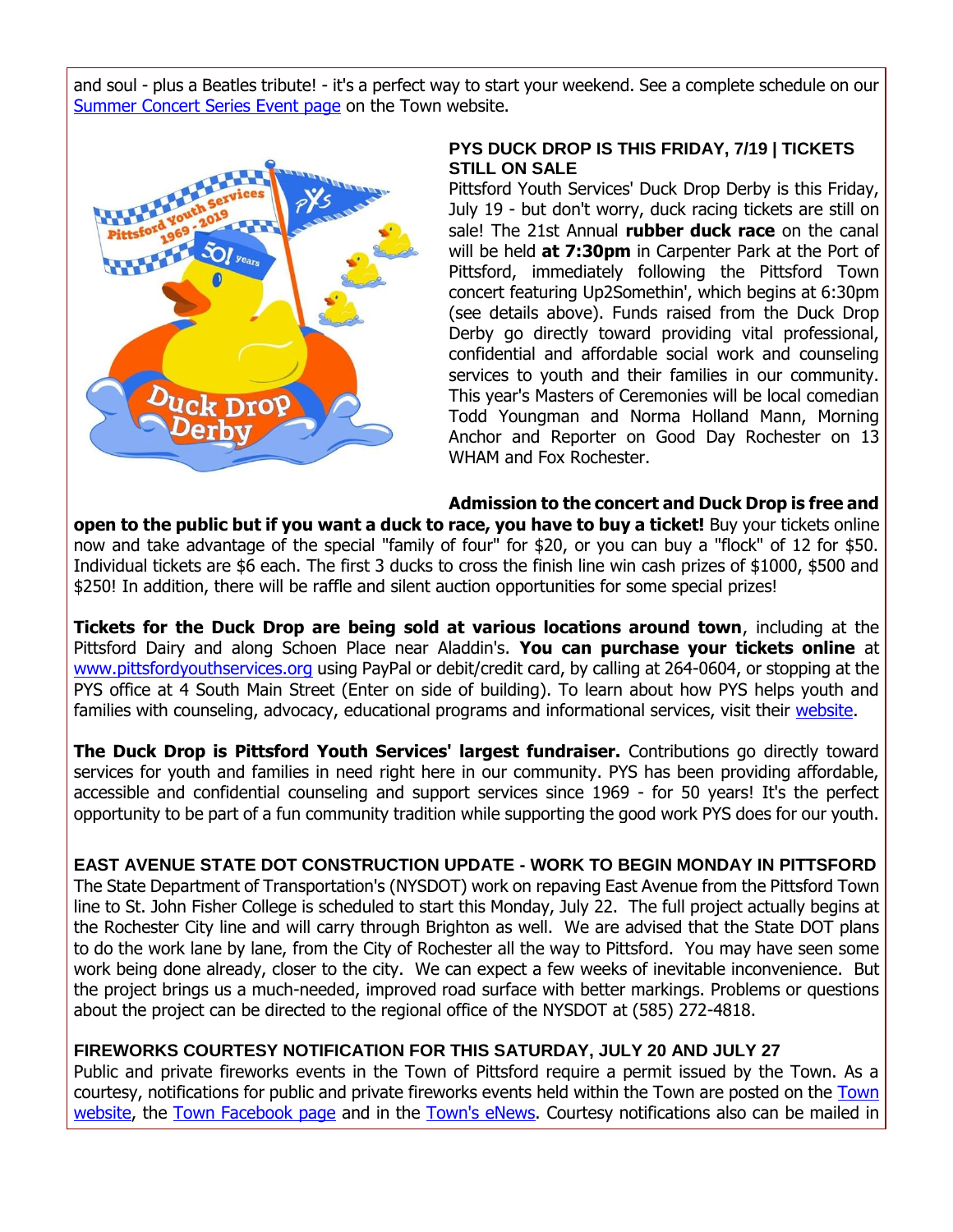advance to those in the immediate area of a permitted fireworks event (public or private) who request them.

To request a mailed Fireworks Notification, please contact Town Fire Marshal and Code Enforcement Officer Kelly Cline at [kcline@townofpittsford.org](mailto:kcline@townofpittsford.or?subject=Town%20Fireworks%20Courtesy%20Notification) or 248-6250. **To sign up for the Town eNews**, visit [www.townofpittsford.org/enews.](http://r20.rs6.net/tn.jsp?f=001FzBtVmhWFRTGpRoPogF4hpVNE6fiST77Wh-8TjJCqrysiddaF9Xxb81RfUbyA9ebBhSK3jg3AeKFcjRvs7yNFAPHm4whuiWVmNQ8OxE2oxtm9MK0gamtgsjXd6JfEIrX9U3AoWceQoZ1KULcrK5DPHkLfEO_zHYGVJSplgorzIR9yKSsC3y4qHTIpIAMBvB1kcUOxIzyUw_dwr__cjEyZqTiBTE82uQ8OhTHGF384k7HOMe0J-3nVYFeiRr9t6sbBHkFPnFN80eQJugPgu2f4O6vTHB7MpO2LAkn1qie3JrIVHheMZclAg==&c=f6doUN7CL5P8sS6b4MquVnZdJSpUgqyWz_IYusDOdvtcP7OIhoE-6A==&ch=aPRzLQFy8Q0ELC0uZaR2e5WhwBxGwoF6-A7zKIAvADUnP_pYAjW3Qg==) The eNews, which contains the most updated information about Town meetings, projects, programs, services and events, is sent once weekly or for urgent or emergency Town notifications; **email addresses are never shared for any other purpose**. Please see below current fireworks event permit notifications.

#### **Current Fireworks Event Notifications:**

#### **July 20, 2019**

Private fireworks event at Oak Hill Country Club - approximately 9:55pm

#### **July 27, 2019**

Private fireworks event at Oak Hill Country Club - approximately 9:15pm

All current Fireworks Event Courtesy Notification listings can be found on the Town website at [www.townofpittsford.org/fireworks-notifications.](http://r20.rs6.net/tn.jsp?f=001FzBtVmhWFRTGpRoPogF4hpVNE6fiST77Wh-8TjJCqrysiddaF9Xxb8r7aFpahzpGjBez612yribI5xjgyP2wnGQoafXfxEZk7_zxZI-FkgIgiKMNBHlGJeQWyGIy_tW4xlseMYcvlVSGCLRR2f5J5LmzBK6lIdHR16Tw5SSu1iQXGM1XuV9UJJb-Li5pxU6s_pr1uTyqD6tb0ra_Kol6wlHiXCDxgGOc4ay2Isjme-GDjf2agyl_oSkxgLdbPv6CmSXTOk6jp13SVyj7hM2JegEmX0NZtIGEtkI1kZUzMn43RcjCVAwvug34IvfeDRCFjIyBAEpjCm4=&c=f6doUN7CL5P8sS6b4MquVnZdJSpUgqyWz_IYusDOdvtcP7OIhoE-6A==&ch=aPRzLQFy8Q0ELC0uZaR2e5WhwBxGwoF6-A7zKIAvADUnP_pYAjW3Qg==)

#### **BAGGED & CONTAINERIZED YARD DEBRIS AND LOOSE BRUSH & BRANCH COLLECTION**

The Town of Pittsford's regular weekly Bagged & Containerized Yard Debris and Loose Brush & Branches collection is currently underway. Please note yard debris - including grass clippings, leaves, weeds, vines, smaller yard debris, etc. - must be placed in reusable containers or paper bags; brush and branches (only) can be bundled or can be placed in loose piles beyond the road edge, behind the curb or gutter. Branches may be up to 8 feet in length and 8 inches in diameter.

Please keep in mind that putting yard debris in the road is a danger to pedestrians, bicyclists and drivers. It's also against the law. Place yard debris well away from the road edges.

To get the most Town yard debris services, refer our "Services" tab on our website at [www.townofpittsford.org.](http://www.townofpittsford.org/) There you will find links to our [online interactive Yard Debris Collection Day Street](http://r20.rs6.net/tn.jsp?f=001FzBtVmhWFRTGpRoPogF4hpVNE6fiST77Wh-8TjJCqrysiddaF9Xxb_gyWv-TaRiCV3ssAhZj7lA_wsRcY-NbY5KPmn9gKidUqMf0XIhC-nQOMwfdMUD9vmBkTdxOMTIDN0aJf92AuX8XNteicty-NkWhFFCaJY_QDeTGlhGIZB-HYSj6RaBXsDPTFyf6f2xXlaoBjL8iC8R0xzEMoVqpn35XbKYieRFXh7SvntJuJFp_sSG-cCpr61dwFe5a3uCyKUlJegO50n4txV3Fe74ya_pQZ58cJB_72x5KhYCLbms5l015kU1tKAp4cRS-YXbb&c=f6doUN7CL5P8sS6b4MquVnZdJSpUgqyWz_IYusDOdvtcP7OIhoE-6A==&ch=aPRzLQFy8Q0ELC0uZaR2e5WhwBxGwoF6-A7zKIAvADUnP_pYAjW3Qg==)  [Map,](http://r20.rs6.net/tn.jsp?f=001FzBtVmhWFRTGpRoPogF4hpVNE6fiST77Wh-8TjJCqrysiddaF9Xxb_gyWv-TaRiCV3ssAhZj7lA_wsRcY-NbY5KPmn9gKidUqMf0XIhC-nQOMwfdMUD9vmBkTdxOMTIDN0aJf92AuX8XNteicty-NkWhFFCaJY_QDeTGlhGIZB-HYSj6RaBXsDPTFyf6f2xXlaoBjL8iC8R0xzEMoVqpn35XbKYieRFXh7SvntJuJFp_sSG-cCpr61dwFe5a3uCyKUlJegO50n4txV3Fe74ya_pQZ58cJB_72x5KhYCLbms5l015kU1tKAp4cRS-YXbb&c=f6doUN7CL5P8sS6b4MquVnZdJSpUgqyWz_IYusDOdvtcP7OIhoE-6A==&ch=aPRzLQFy8Q0ELC0uZaR2e5WhwBxGwoF6-A7zKIAvADUnP_pYAjW3Qg==) which shows the weekly pickup day for your neighborhood. You'll also find our [Yard Debris webpage](http://r20.rs6.net/tn.jsp?f=001FzBtVmhWFRTGpRoPogF4hpVNE6fiST77Wh-8TjJCqrysiddaF9Xxb8p8JF0rNevLhEjdXg7eX9grPh7dWkA2NhlSOK0Mw9i6siLL8tcmwPd7U_sef6VJ_4Sk4GcyyZwXT5u1h_pdaM1HC_xj9oZzx33c8KAepLVpQcCORIh24CwZOz0t70ipRNsD5D2ivHvrrgRxT1Xk8qtAzo-QjwFdJrJRoiLbISzKwlbEuxlbXBqPVORjMpKE_kmVKA3aTMUNjreHuJOAh29HkKRvpvfaWG3gFplBFWdcb1pq3cyUxn2h-8AVNpraE7AHWtdUVLt9&c=f6doUN7CL5P8sS6b4MquVnZdJSpUgqyWz_IYusDOdvtcP7OIhoE-6A==&ch=aPRzLQFy8Q0ELC0uZaR2e5WhwBxGwoF6-A7zKIAvADUnP_pYAjW3Qg==) with collection guidelines and information. Information about all our Yard Debris and Leaf Collection programs can also be found in our Yard Debris info card mailed out previously to Pittsford residents.

#### **SENIORS LUNCH PROGRAM WITH WWII VET JACK FOY THIS TUESDAY, 7/23**

Seniors, join us in the VanHuysen Community Room at the Spiegel Pittsford Community Center this Tuesday, July 23 at 12noon for special program about World War II presented by WWII veteran Jack Foy. It is a unique opportunity to hear about a critical time in our country's history, presented with first-hand knowledge and personal experience. The program includes a lunch of pulled pork sliders, cole slaw, roasted vegetable salad, corn bread, and strawberry shortcake for dessert. Cost is \$3.00 per person and advance reservation and payment is required. Stop by the Pittsford Seniors office in the Community Center or call 248-6235 for more information and to register.

And be sure to save the date for the Seniors' **Sock Hop lunch at 12noon on Tuesday, July 30** featuring tunes from the 1950s with Fred Vine and Lynn. Advance reservation and payment is required; call the Seniors office for more information.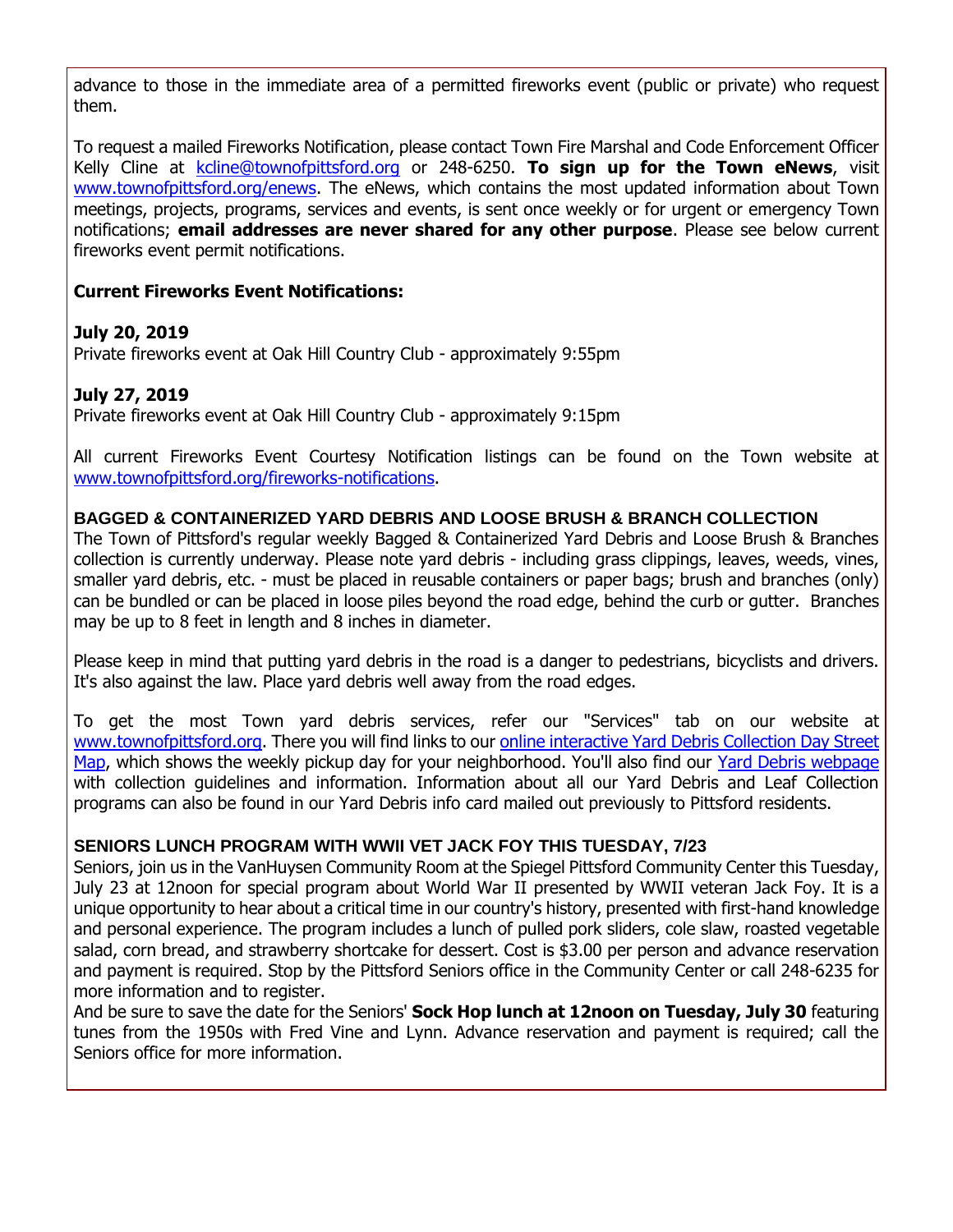The Town of Pittsford's Spiegel Community Center is located at 35 Lincoln Avenue. To learn more about all of our wonderful programs for seniors [click here to visit the Seniors page](http://r20.rs6.net/tn.jsp?f=001FzBtVmhWFRTGpRoPogF4hpVNE6fiST77Wh-8TjJCqrysiddaF9Xxb57Cew3dlTkmtuVVX2qe3_Wo1gQTJ89smkhO_gMTEZTd2O7j9Scrl55lO8KRJnwjlnfKGzBrvjMnUeGwKEdTvoTGSogbhc0mc5XVP4YWml4Xp79PD-_Rcn2Is3n7OwebFbgAgX73MGvD0JAvDx9VsrwLXDPR24UdIyBfR4ZgxbVQzgurf60M87CzS7BxIm4NGfGVMMtfXCts1du1thx8_rIEkRJLIQhZ--oBrfH4YIFZBCuU-0rlsGVYHrfj2kLT9mfBRrTprN4_&c=f6doUN7CL5P8sS6b4MquVnZdJSpUgqyWz_IYusDOdvtcP7OIhoE-6A==&ch=aPRzLQFy8Q0ELC0uZaR2e5WhwBxGwoF6-A7zKIAvADUnP_pYAjW3Qg==) on the Town website or [read our](http://r20.rs6.net/tn.jsp?f=001FzBtVmhWFRTGpRoPogF4hpVNE6fiST77Wh-8TjJCqrysiddaF9Xxb5d3Zx2I9np2EEifw9SFsDkDMXEMQErLKsh6L0jM9973fgfwWQWkIcLhxNR96qwkWuoYe22RSRNzQ-yZopscC9rpt593ICcEBRXAKSqU3fhFpp1vFrPpI0h0K1Yix3jQh1t9RMl5SZ1qdeGQ1dVnpfa3Qu4nzNhLVunlRAzx0eGrxZZl1jUrcbDQOxM-Qy-2t3I3jEb8tPwK53wyDc7XlT9bDCPNb7XkCkQ6REzKI8M30owVSoAizIOMoY3aCyj-rwA6yIq4yfNLhG_LG20CrKba6KJikblbdoqW_LrFMqboSOZ80BbVoWWpM74yGcJ4iQ==&c=f6doUN7CL5P8sS6b4MquVnZdJSpUgqyWz_IYusDOdvtcP7OIhoE-6A==&ch=aPRzLQFy8Q0ELC0uZaR2e5WhwBxGwoF6-A7zKIAvADUnP_pYAjW3Qg==)  [Seniors program info brochure online.](http://r20.rs6.net/tn.jsp?f=001FzBtVmhWFRTGpRoPogF4hpVNE6fiST77Wh-8TjJCqrysiddaF9Xxb5d3Zx2I9np2EEifw9SFsDkDMXEMQErLKsh6L0jM9973fgfwWQWkIcLhxNR96qwkWuoYe22RSRNzQ-yZopscC9rpt593ICcEBRXAKSqU3fhFpp1vFrPpI0h0K1Yix3jQh1t9RMl5SZ1qdeGQ1dVnpfa3Qu4nzNhLVunlRAzx0eGrxZZl1jUrcbDQOxM-Qy-2t3I3jEb8tPwK53wyDc7XlT9bDCPNb7XkCkQ6REzKI8M30owVSoAizIOMoY3aCyj-rwA6yIq4yfNLhG_LG20CrKba6KJikblbdoqW_LrFMqboSOZ80BbVoWWpM74yGcJ4iQ==&c=f6doUN7CL5P8sS6b4MquVnZdJSpUgqyWz_IYusDOdvtcP7OIhoE-6A==&ch=aPRzLQFy8Q0ELC0uZaR2e5WhwBxGwoF6-A7zKIAvADUnP_pYAjW3Qg==)

#### **BUFFALO BILLS TRAINING CAMP IS JULY 25 - AUGUST 6 AT ST. JOHN FISHER COLLEGE**

Buffalo Bills Training Camp will soon be here! Bills training Camp runs Thursday, July 25 - Tuesday, August 6 at St. John Fisher College. Plenty of activities are planned, including a 60th anniversary celebration at 9:45am on Thursday, August 1 and the "Return of the Blue & Red" night practice on August 2 featuring family-friendly fun. Find complete information, including a schedule of when practices are open to the public, at [www.buffalobills.com/training-camp.](http://r20.rs6.net/tn.jsp?f=001FzBtVmhWFRTGpRoPogF4hpVNE6fiST77Wh-8TjJCqrysiddaF9Xxb-ykGSPD6LyntbQvh52EVC2WqMBKjFYFicBbUPKYd_r9ghxrk9iZNpsCn3WwOPlI3_TEkJv7jaUUsnLaOAZ7KcfjmovMKBvBMeivYat2C8cQcOMjXtF_ZUpUk4aVuKqV_vMhJXWs6p8Lc1ztAbn9jp9txjuEE1x2iBAi42O_P7fWMCD_3AhXEgQ_DXkJFAI0W-jmYMNLnPZyeEUp9cDThxKG0n5M_Gbs2hWMs0A7tcrdMflgo_VPeK0t9mkAiPPymQ==&c=f6doUN7CL5P8sS6b4MquVnZdJSpUgqyWz_IYusDOdvtcP7OIhoE-6A==&ch=aPRzLQFy8Q0ELC0uZaR2e5WhwBxGwoF6-A7zKIAvADUnP_pYAjW3Qg==)

#### **LIBRARY'S TEEN PROGRAM ASSISTANT ORIENTATION IS JULY 29**

Teens in grades 9-12 interested in helping out at Pittsford Community Library events while while earning community service credits this summer can become a TPA - Teen Program Assistant! A TPA Orientation will be held Monday, July 29 from 3:30 - 4:30pm in the Library's Fisher Meeting Room. Interested teens should bring a completed Teen Program Assistant application (available at the Library) to the orientation. After completing the orientation, teens can register to help at Library events. A list of TPA opportunities will be provided at orientation. The program is free but registration is required. For more information and to register visit the [Library's online program calendar](http://r20.rs6.net/tn.jsp?f=001FzBtVmhWFRTGpRoPogF4hpVNE6fiST77Wh-8TjJCqrysiddaF9Xxb3VqomQ8wKA7UDYT8cUX6c1Zd90agyki2kA6jk1Vk-pWYG1aDRfzjOSVYu7ga3yKgX51_NGv6iT5pcvz9xZ6RercxfR7olPjX5jOfvmEBsGlVljeTsUyCBLeLT3GfB80WdiO1hPBla2CxFjR0no62KyZ0WsQZ6VY55okwjlMZiyyGYX3J7kOTkLukKPT1zcXSYk5gVihGDmPhg7-ocJ0kuQF2vC9RSOr6hQWk95wkBhn5do__dOxUIzVnJkLdT82K52XGr3UKcCgQdkyn_aSPWc_PM00EprmpKUSuo-QAioWQbT4nt3ag39_wDINF4oqb3oV-tmEr8-l_Aw0yYZVBcL7JIm8NOAaEpJir3v9BSsh&c=f6doUN7CL5P8sS6b4MquVnZdJSpUgqyWz_IYusDOdvtcP7OIhoE-6A==&ch=aPRzLQFy8Q0ELC0uZaR2e5WhwBxGwoF6-A7zKIAvADUnP_pYAjW3Qg==) or call the Library at 249-5481.

The Pittsford Community Library is located at 24 State Street. For information about other upcoming Library programs, visit the [Library's online program calendar](http://r20.rs6.net/tn.jsp?f=001FzBtVmhWFRTGpRoPogF4hpVNE6fiST77Wh-8TjJCqrysiddaF9Xxb3VqomQ8wKA7UDYT8cUX6c1Zd90agyki2kA6jk1Vk-pWYG1aDRfzjOSVYu7ga3yKgX51_NGv6iT5pcvz9xZ6RercxfR7olPjX5jOfvmEBsGlVljeTsUyCBLeLT3GfB80WdiO1hPBla2CxFjR0no62KyZ0WsQZ6VY55okwjlMZiyyGYX3J7kOTkLukKPT1zcXSYk5gVihGDmPhg7-ocJ0kuQF2vC9RSOr6hQWk95wkBhn5do__dOxUIzVnJkLdT82K52XGr3UKcCgQdkyn_aSPWc_PM00EprmpKUSuo-QAioWQbT4nt3ag39_wDINF4oqb3oV-tmEr8-l_Aw0yYZVBcL7JIm8NOAaEpJir3v9BSsh&c=f6doUN7CL5P8sS6b4MquVnZdJSpUgqyWz_IYusDOdvtcP7OIhoE-6A==&ch=aPRzLQFy8Q0ELC0uZaR2e5WhwBxGwoF6-A7zKIAvADUnP_pYAjW3Qg==) or call 249-5481.

#### **GRADUATION SIGN REMINDER**

We are all quite proud of our high school graduates! The many congratulatory signs around town have been a nice reminder of their accomplishments. Now that graduation season is over, a reminder: per Town code, temporary signs must be taken down in a timely manner. Before you become busy with summer activities, please take a moment to remove any signs you have put up. To our graduates - congratulations and enjoy the summer!

#### **REMINDERS**

#### **JOB OPENING: RECREATION OFFICE CLERK - APPLICATIONS DUE THIS FRIDAY, JULY 19**

The Town of Pittsford has an opening for a Recreation Office Clerk; the application deadline has been extended to this Friday, July 19. The position includes clerical tasks and recreation program support. Tasks include processing payment vouchers, inventory, vendor contracts, instructor payments, communication items and general support of recreation staff and programs. Some accounting and budgeting experience preferred but not required. The individual must be positive, detail-oriented, organized, able to work independently and work well in a team environment. Permanent placement is based on the successful completion of Office Clerk III Civil Service Exam.

Find a complete [job description and application information here](http://r20.rs6.net/tn.jsp?f=001FzBtVmhWFRTGpRoPogF4hpVNE6fiST77Wh-8TjJCqrysiddaF9Xxb3gp47iMKK9fld7q_LTMkCMHaqfA6sf_6onAFE2X6m7BGlGUw7ClptKI_cyzLr-1d1oV_cXmRKCMPWB6xTJIV-JU5De-_CEpDsLGrMG5fTGXya9xXN1pQR2DBvIXe6BqMVamfBcjcBbaud49lKCL5pqhe4vw0e2FCwl5FscXsmA3EyUS8YlYTOTyZ0Qg8Tilu1MMrd5ZibXR6QXvSiPn6qJaV29s_Ok2qwMRHnXLWER-Me7IbjJ5XUwBRrqNSYDbvPqgWe8O_GXLf19MDVIuQCJBck4PLYCXRAP9As-V42REgXaJQMvNzgmUaS9yGzd6-rkEJQ-vE9E_IhVQWcGxJLCkmL8LjkiT1bEf_NaX9Uf4&c=f6doUN7CL5P8sS6b4MquVnZdJSpUgqyWz_IYusDOdvtcP7OIhoE-6A==&ch=aPRzLQFy8Q0ELC0uZaR2e5WhwBxGwoF6-A7zKIAvADUnP_pYAjW3Qg==) or visit the [Employment Opportunities](http://r20.rs6.net/tn.jsp?f=001FzBtVmhWFRTGpRoPogF4hpVNE6fiST77Wh-8TjJCqrysiddaF9Xxb_vfhXFkAvYKiRUiu-XivFJDWIrYCgxtlyvMLMW6JwI-jsB3z16GE33hyu0i1abOpLhpAA3TlCR7o9laNs1YdwCdzMoov623tQ1xrlrsdRpSnKU6Q8m-ykZB03Y1cwiN2ufWAY9xcoXY9XwQoNAZ6Uk2JgVtHRt83CdkBnP_U5IEKTiYbZ3LOvKr_lNrDBt1OUNtoCm0Jlq14-R_rMZZn8m1nEhCcD4j8kCRFW88H2AUB3tN-q7-Eqb1tK310xLk9pW21YarPhcQptL3jRj51Uf3jg646SokDvjdpnRqE2b0&c=f6doUN7CL5P8sS6b4MquVnZdJSpUgqyWz_IYusDOdvtcP7OIhoE-6A==&ch=aPRzLQFy8Q0ELC0uZaR2e5WhwBxGwoF6-A7zKIAvADUnP_pYAjW3Qg==) page link under the "Contact Us" tab on the Town website, [www.townofpittsford.org.](http://www.townofpittsford.org/) **For complete job descriptions and application information for all open positions**, visit the Town's job listings web page at [www.townofpittsford.org/home-pittsford-employment-opportunities.](http://r20.rs6.net/tn.jsp?f=001FzBtVmhWFRTGpRoPogF4hpVNE6fiST77Wh-8TjJCqrysiddaF9Xxb_vfhXFkAvYKiRUiu-XivFJDWIrYCgxtlyvMLMW6JwI-jsB3z16GE33hyu0i1abOpLhpAA3TlCR7o9laNs1YdwCdzMoov623tQ1xrlrsdRpSnKU6Q8m-ykZB03Y1cwiN2ufWAY9xcoXY9XwQoNAZ6Uk2JgVtHRt83CdkBnP_U5IEKTiYbZ3LOvKr_lNrDBt1OUNtoCm0Jlq14-R_rMZZn8m1nEhCcD4j8kCRFW88H2AUB3tN-q7-Eqb1tK310xLk9pW21YarPhcQptL3jRj51Uf3jg646SokDvjdpnRqE2b0&c=f6doUN7CL5P8sS6b4MquVnZdJSpUgqyWz_IYusDOdvtcP7OIhoE-6A==&ch=aPRzLQFy8Q0ELC0uZaR2e5WhwBxGwoF6-A7zKIAvADUnP_pYAjW3Qg==)

#### **PITTSFORD ROTARY'S CHARITY GOLF SCRAMBLE IS SUNDAY, JULY 21 AT VICTOR HILLS**

The Rotary Club of Pittsford's annual Charity Golf Scramble Tournament is Sunday, July 21 at Victor Hills Golf Club's North Course. Proceeds from the event will support the broad range of local and international humanitarian services sponsored by Pittsford Rotary. Cost is \$100 per golfer (includes cart). Registration and lunch begins at noon; shotgun start is 1:00pm with team scramble play. Dinner and awards begin at